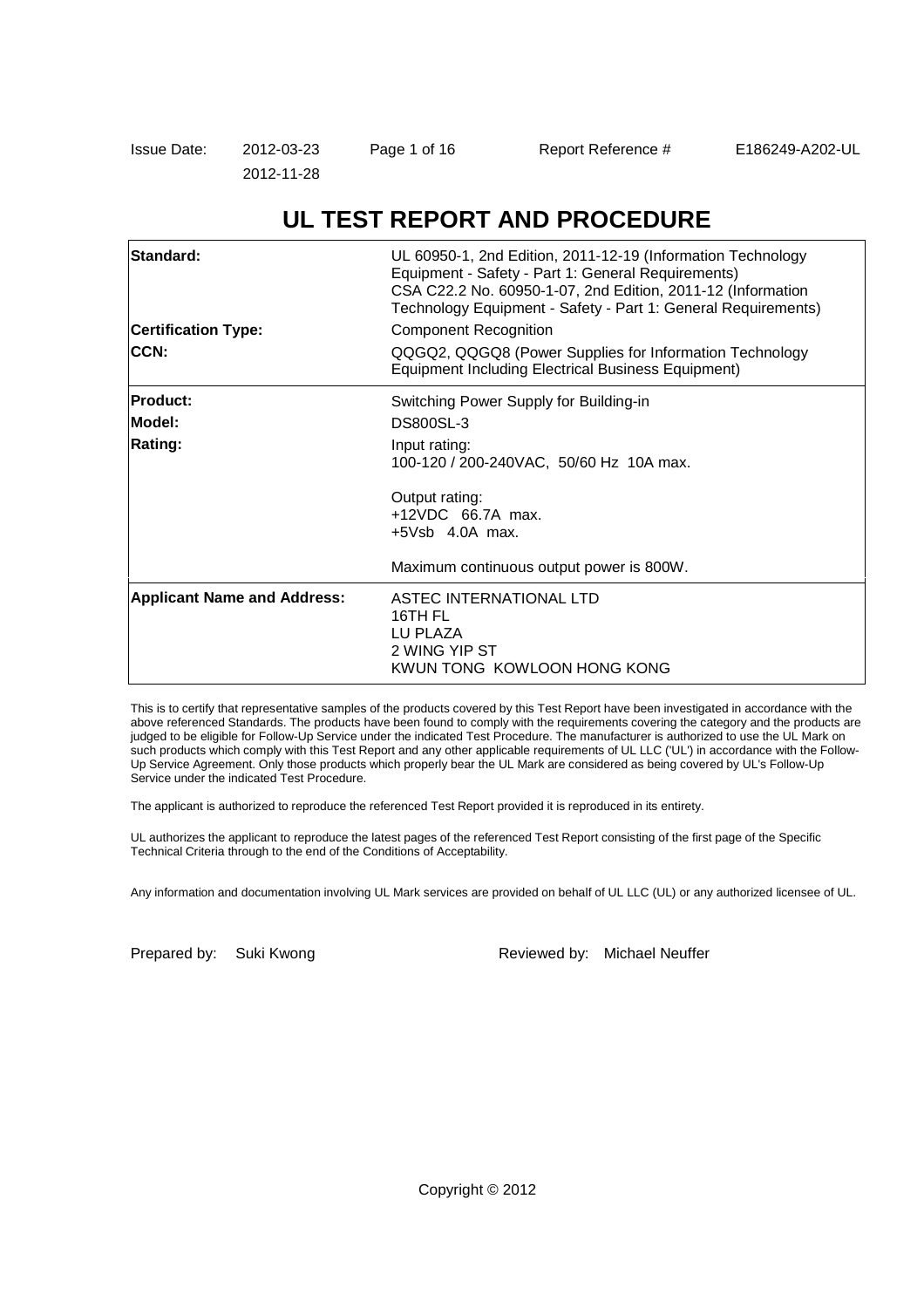| <b>Issue Date:</b> | 2012-03-23 | Page 2 of 16 |  |
|--------------------|------------|--------------|--|
|                    | 2012-11-28 |              |  |

### Report Reference # E186249-A202-UL

# **Supporting Documentation**

The following documents located at the beginning of this Procedure supplement the requirements of this Test Report:

- A. Authorization The Authorization page may include additional Factory Identification Code markings.
- B. Generic Inspection Instructions
	- i. Part AC details important information which may be applicable to products covered by this Procedure. Products described in this Test Report must comply with any applicable items listed unless otherwise stated in the body of this Test Report.
	- ii. Part AE details any requirements which may be applicable to all products covered by this Procedure. Products described in this Test Report must comply with any applicable items listed unless otherwise stated in the body of each Test Report.
	- iii. Part AF details the requirements for the UL Certification Mark which is not controlled by the technical standard used to investigate these products. Products are permitted to bear only the Certification Mark(s) corresponding to the countries for which it is certified, as indicated in each Test Report.

#### **Product Description**

The equipment is a Class I power supply for building-in provided with metal enclosure and ventilated by one fan. For use in Information Technology Equipment.

There are two construction designs, Construction A and Construction B respectively.

#### **Model Differences**

Power Supply in Construction B is identical to Construction A except for the airflow direction and heatsink dimension.

Construction A:

Fan Airflow direction is towards the AC inlet (going out of the unit) away from the primary components.

Construction B:

Fan Airflow direction is towards the primary components.

Moreover, output power derating condition for Construction B is defined as follows:

At 100 Vac to 120 Vac input:

- a.) Max. Output Power would be 770 W at 25 deg C.
- b.) Max. Output Power would be 750 W at 30 deg C.
- c.) Max. Output Power would be 700 W at 40 deg C.
- d.) Max. Output Power would be 640 W at 50 deg C.

At 200 Vac to 240 Vac input:

- a.) Max. Output Power would be 800 W at 25 deg C.
- b.) Max. Output Power would be 800 W at 30 deg C.
- c.) Max. Output Power would be 755 W at 40 deg C.
- d.) Max. Output Power would be 700 W at 50 deg C.

At 100Vac to 120Vac input

1. Output derates 4W per degree from 25degC to 30degC ambient temp.

- 2. Output derates 5W per degree from 30degC to 40degC ambient temp.
- 3. Output derates 6W per degree from 40degC to 50degC ambient temp.

At 200Vac to 240Vac input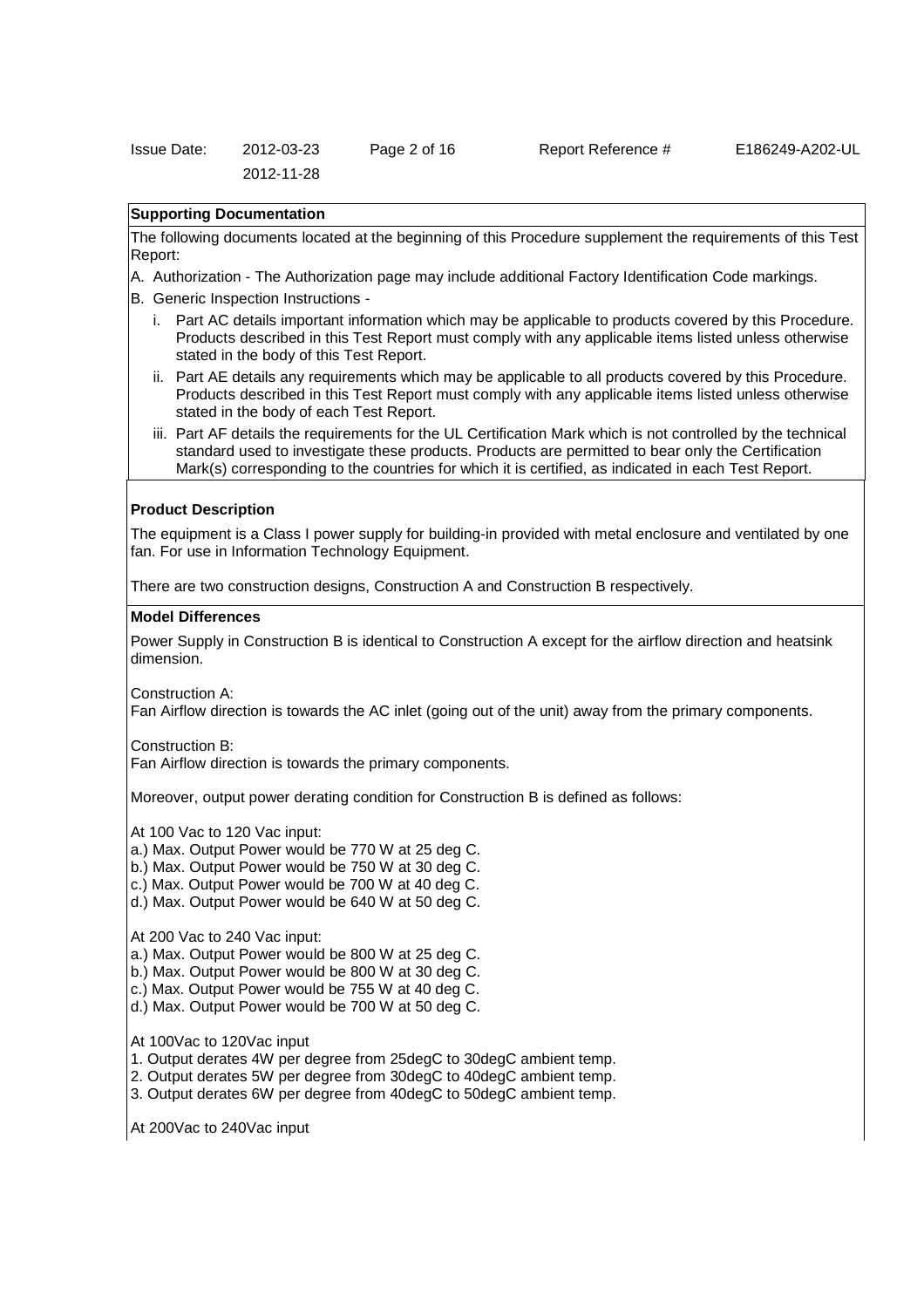| <b>Issue Date:</b> | 2012-03-23 | Page 3 of 16 |
|--------------------|------------|--------------|
|                    | 2012-11-28 |              |

Report Reference # E186249-A202-UL

1. Output derates 4.5W per degree from 30degC to 40degC ambient temp.

2. Output derates 5.5W per degree from 40degC to 50degC ambient temp.

# **Technical Considerations**

- Equipment mobility : for building-in
- Connection to the mains : pluggable A
- Operating condition : continuous
- Access location : operator accessible
- Over voltage category (OVC) : OVC II
- Mains supply tolerance (%) or absolute mains supply values : +10%, -10%
- Tested for IT power systems : No
- $\blacksquare$  IT testing, phase-phase voltage (V) : -
- Class of equipment : Class I (earthed)
- Considered current rating of protective device as part of the building installation (A) : 15 A
- Pollution degree (PD) : PD 2
- **IP protection class : IP X0**
- Altitude of operation (m) : 3048
- Altitude of test laboratory (m) : less than 2000 meters
- Mass of equipment (kg) : 1.25
- The product was submitted and evaluated for use at the maximum ambient temperature (Tma) permitted by the manufacturer's specification of: 50°C,
- The means of connection to the mains supply is: Pluggable A. Cord set not provided with the equipment.
- The product is intended for use on the following power systems: TN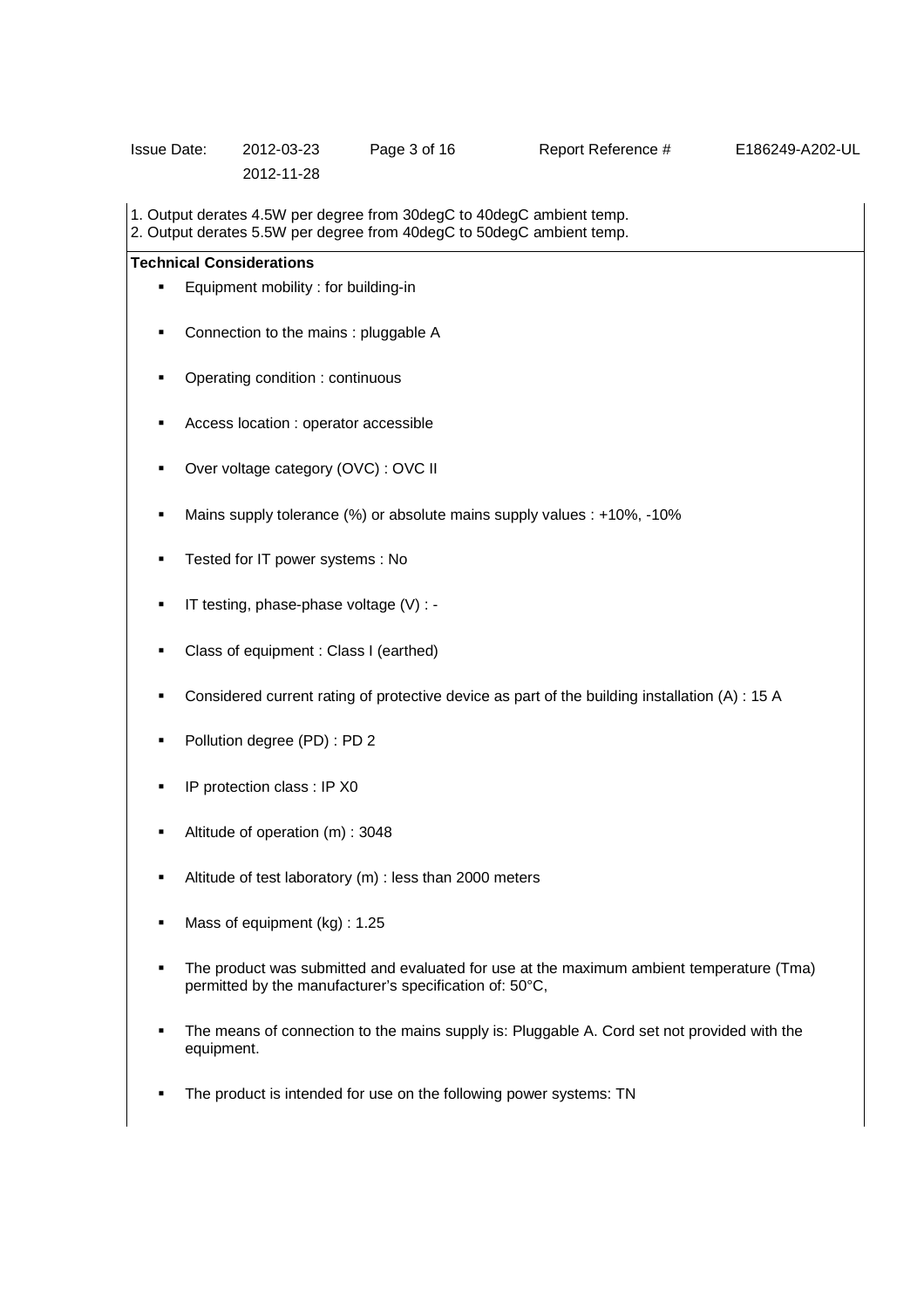| Issue Date: | 2012-03-23 | Page 4 of 16 | Report Reference # | E186249-A202-UL |
|-------------|------------|--------------|--------------------|-----------------|
|             | 2012-11-28 |              |                    |                 |

- The equipment disconnect device is considered to be: Appliance inlet
- The class of laser product is: Class 1 (I)
- The product was investigated to the following additional standards: EN 60950-1:2006 + A1:2010 + A11:2009 + A12:2011(which includes all European national differences, including those specified in this test report).
- The following are available from the Applicant upon request: Installation (Safety) Instructions / Manual
- LEDs provided in the product are considered low power devices: Yes
- This equipment is intended to operate in a "normal" environment (offices and homes).
- This equipment is not an electromedical equipment intended to be physically connected to a patient.
- The clearances and creepage distances have additionally been assessed for suitability up to maximum 10,000 ft (3048m) elevation. Clearance distances are calculated according to IEC60664-1 table A-2, multiplier factor is 1.15.

## **Engineering Conditions of Acceptability**

For use only in or with complete equipment where the acceptability of the combination is determined by UL LLC. When installed in an end-product, consideration must be given to the following:

- The following Production-Line tests are conducted for this product: Electric Strength
- The end-product Electric Strength Test is to be based upon a maximum working voltage of: Primary-SELV: 391 Vrms, 592 Vpk, Primary-Earthed Dead Metal: 391 Vrms, 592 Vpk
- The following secondary output circuits are SELV: +12V and +5Vsb outputs
- The following secondary output circuits are at hazardous energy levels: +12V output
- The following secondary output circuits are at non-hazardous energy levels: +5Vsb
- The power supply terminals and/or connectors are: Not investigated for field wiring
- The maximum investigated branch circuit rating is: 20 A
- The investigated Pollution Degree is: 2